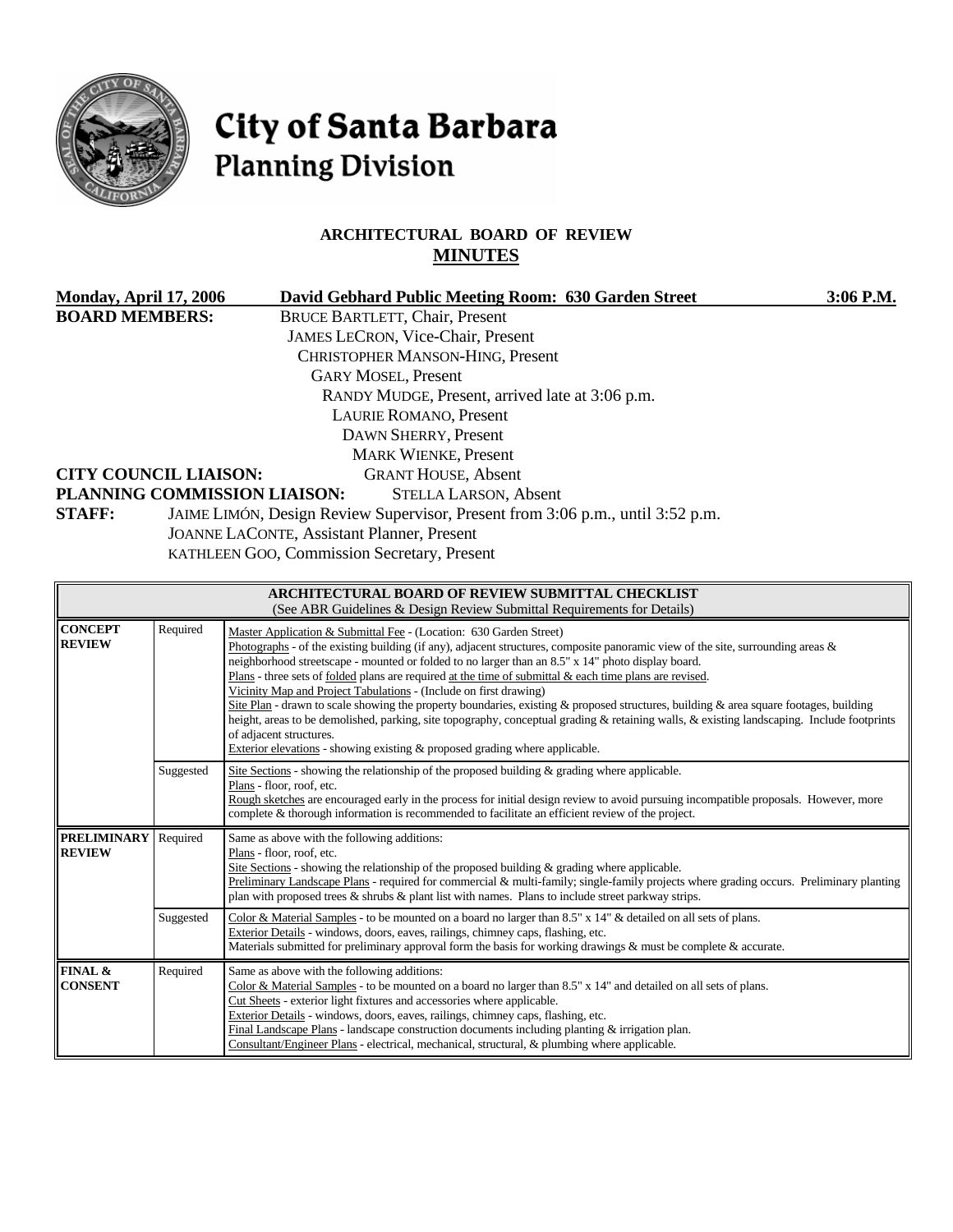### **PLEASE BE ADVISED**

- The approximate time the project will be reviewed is listed to the left of each item. It is suggested that applicants arrive 15 minutes early. The agenda schedule is subject to change as cancellations occur. Staff will notify applicants of time changes.
- The applicant's presence is required. If an applicant is not present, the item will be postponed indefinitely. If an applicant cancels or postpones an item without providing advance notice, the item will be postponed indefinitely and will not be placed on the following Architectural Board of Review (ABR) agenda. In order to reschedule the item for review, a rescheduling fee will be paid and the applicant must fill out and file a Supplemental Application Form at 630 Garden Street (Community Development Department) in addition to submitting appropriate plans.
- All approvals made by the ABR are based on compliance with Municipal Code Chapter 22.68 and with adopted ABR guidelines. Some agenda items have received a mailed notice and are subject to a public hearing.
- The ABR may grant an approval for any project scheduled on the agenda if sufficient information has been provided and no other discretionary review is required. Substitution of plans is not allowed, if revised plans differing from the submittal sets are brought to the meeting, motions for preliminary or final approval will be contingent upon staff review for code compliance.
- The Board may refer items to the Consent Calendar for Preliminary and Final Architectural Board of Review approval.
- Preliminary and Final Architectural Board of Review approval is valid for one year from the date of the approval unless a time extension or Building Permit has been granted.
- **Items before the Board may be appealed to the City Council. For further information on appeals, contact the Planning Division Staff or the City Clerk's office. Said appeal must be in writing and must be filed with the City Clerk at City Hall within ten (10) calendar days of the meeting at which the Board took action or rendered its decision. The scope of this project may be modified under further review.**
- **AMERICANS WITH DISABILITIES ACT:** In compliance with the Americans with Disabilities Act, if you need special assistance to participate in this meeting, please contact the Planning Division at (805) 564-5470. Notification at least 48 hours prior to the meeting will enable the City to make reasonable arrangements.
- **AGENDAS, MINUTES and REPORTS**: Copies of all documents relating to agenda items are available for review at 630 Garden St. and agendas and minutes are posted online at [www.SantaBarbaraCa.gov](http://www.santabarbaraca.gov/) If you have any questions or wish to review the plans, please contact Kelly Brodison, at (805) 564-5470 between the hours of 8:30 a.m. to noon and 1:00 p.m. to 4:00 p.m., Monday through Friday.

### **LICENSING ADVISORY:**

The Business and Professions Code of the State of California and the Municipal Code of the City of Santa Barbara restrict preparation of plans for certain project types to licensed professionals. Applicants are encouraged to consult with Building and Safety Staff or Planning Staff to verify requirements for their specific projects.

Unlicensed persons are limited to the preparation of plans for:

- $\triangleright$  Single or multiple family dwellings not to exceed four (4) units per lot, of wood frame construction, and not more than two stories and basement in height;
- Non-structural changes to storefronts; and,
- $\blacktriangleright$  Landscaping for single-family dwellings, or projects consisting solely of landscaping of not more than 5,000 square feet.

### **NOTICE:**

- 1. That on April 13, 2006 at 4:00 p.m., this Agenda was duly posted on the indoor and outdoor bulletin boards at the Community Development Department, 630 Garden Street, and online at [www.SantaBarbaraCa.gov](http://www.santabarbaraca.gov/).
- 2. This regular meeting of the Architectural Board of Review will be broadcast live and rebroadcast in its entirety on Wednesday at 8:00 a.m. on Channel 18.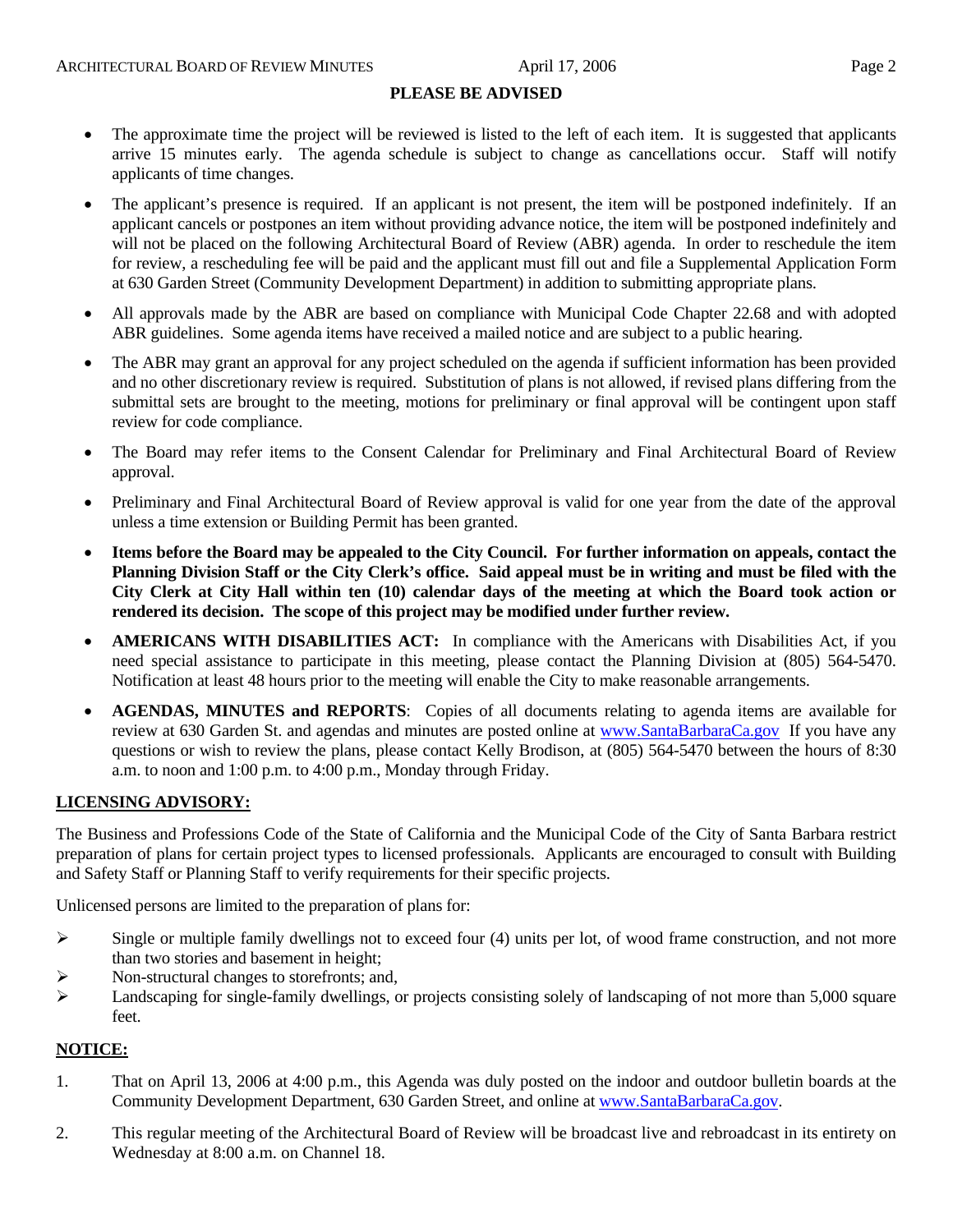### **GENERAL BUSINESS:**

A. Public Comment:

Any member of the public may address the Architectural Board of Review for up to two minutes on any subject within their jurisdiction that is not scheduled for a public discussion before the Board on that day. The total time for this item is ten minutes. (Public comment for items scheduled on today's agenda will be taken at the time the item is heard.)

No public comment.

- B. Approval of the minutes of the Architectural Board of Review meeting of April 10, 2006.
	- Motion: Approval of the minutes of the Architectural Board of Review meeting of April 10, 2006, with corrections.
	- Action: Wienke/Sherry, 5/0/3 (Manson-Hing, LeCron, and Romano abstained).
- C. Consent Calendar.

Motion: Ratify the Consent Calendar. The Consent Calendar was reviewed by Board member LeCron, with the exception of Item #D reviewed by Board member Romano. Action: LeCron/Wienke, 8/0/0.

- D. Announcements, requests by applicants for continuances and withdrawals, future agenda items, and appeals.
	- 1. Ms. JoAnne LaConte announced there were no changes to the agenda.
	- 2. The Board made the following announcements:
		- a) Board member Romano will be stepping down from Item #7, 422 Santa Fe Place.
	- 3. Jaime Limón, Senior Planner, made the following announcements:
		- a) Regarding the status of appeals before City Council, there is a pending appeal on Tuesday, April 18, 2006, at approximately 2:33 p.m., for a proposed retaining wall as part of a new development on a vacant lot at 1025 Las Alturas Road. Appointment for ABR attendance is at the Chair's discretion as there are no substantial issues regarding this project.
		- b) Caltrans' Highway 101 Operational Improvements project returns to the ABR's Full Board for final approval on Monday, May 1, 2006.
		- c) The Neighborhood Preservation Ordinance (NPO) update, workshop and open house has been tentatively set for 12:30 p.m., Saturday, May 13, 2006 at the Main Library's Faulkner Gallery. An email is pending to all ABR Board members. A follow-up meeting will then be scheduled with the ABR for Board members to review the NPO Guidelines.
- E. Subcommittee Reports.
	- $\geq$  On April 12, 2006, Board member Romano attended the Visual Arts in Public Places event and announced that the steelhead trout display will still be available for viewing for a couple more days at the Sunken Gardens in downtown Santa Barbara.
	- <sup>¾</sup> Chair Bartlett announced he attended the final Highway 101 Improvements from Milpas to Hot Springs *Ad hoc* Subcommittee meeting on Tuesday, April 11, 2006, which is also scheduled for a Joint ABR/HLC meeting on Monday, May 1, 2006.
	- $\geq$  Chair Bartlett also announced he attended the final 31<sup>st</sup> Neighborhood Preservation Ordinance (NPO) Steering Committee *Ad hoc* Subcommittee meeting on Tuesday, April, 11, 2006.
- F. Possible Ordinance Violations.

No reported violations.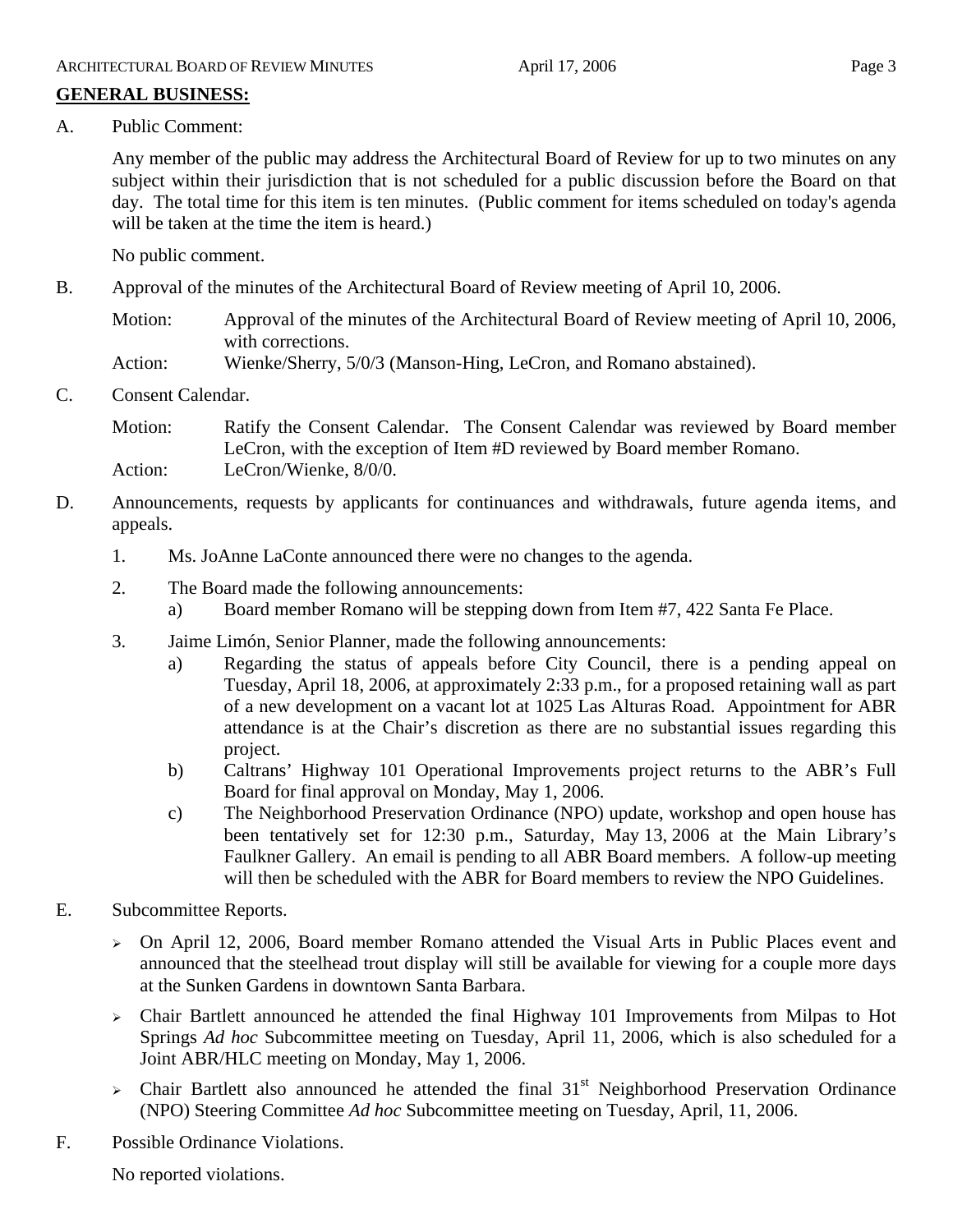### **1. LOWER RIVERA SPECIAL DESIGN DISTRICT – DESIGN GUIDELINES.**

(3:26)

Jaime Limón, Senior Planner; and Jake Jacobus, Associate Planner/Urban Historian, present.

Mr. Limón made an introduction to the Lower Riviera Special Design District Design Guidelines (Guidelines) discussion item with the following background information: When the Demolition Review Ordinance was adopted by City Council in 2004, Council requested staff provide additional protection for the Bungalow Haven neighborhood. Staff created a Special Design District as part of protection mechanisms for that neighborhood. At that time, Council directed staff to return in six months with some design guidelines for this area. The drafting and review of the Guidelines has taken longer than expected but have been reviewed by staff and the Historic Landmarks Commission (HLC). Today's presentation is to assist the Board on understanding their role in the decision process with regard to the "buffer" areas surrounding the potential Bungalow Haven Historic District in the Guidelines.

After the presentation by Mr. Jacobus, the following clarifications were made by Mr. Limón and Mr. Jacobus in response to comments, suggestions, and/or questions by the Board:

- 1. (Board member Wienke) Specific percentages of R1, R2, R3, or R4 type of residences within the Lower Riviera Special Design District (District) could be researched if the Board would like the information made available to them. The Special Design District does contain multiple-family zoning, which may result in more multiple unit developments requiring some design guidelines to control massing or setback issues. Staff is interested in having the ABR focus in this area of the guidelines to give additional tools to review these types of projects. However, future multiple family design guidelines are planned for the entire City pending future comprehensive planning studies.
- 2. (Board member LeCron) A computerized Word text-only version of the Guidelines can be emailed to all Board members to facilitate their comments and suggested edits to the guidelines.
- 3. (Chair Bartlett) The term "interim" used in the Guidelines means that the identification and selected boundaries of the potential historic district has not yet been achieved. Staff expects to continue to work on a set of more comprehensive Citywide Historic Resource/ Historic District guidelines, but the Lower Riviera neighborhood specifically desired to have some guidelines in place "in the interim." Staff will be more specific in future guidelines about how to protect historic districts and how to evaluate the different buffer areas.
- 4. (Chair Bartlett) The Guidelines will specify three types of structures defined as: CONTRIBUTING STRUCTURES; POTENTIALLY CONTRIBUTING STRUCTURES- (that include those structures which, through either some minor upgrades, alterations or reversals, could be made into Contributing Structures); and NON-CONTRIBUTING STRUCTURES. If a structure is determined to have an historical significance, i.e. Structure of Merit or City Landmark worthy or within the proposed Historic District, then these applications will be subject to HLC review.
- 5. Historically significant structures outside the proposed historic district would most likely be designated as historic structures and would also be subject to HLC review. Historic survey forms will be specifically prepared for each property and structure and can given to the Board clarifying the location of the historic structures in close proximity ABR projects.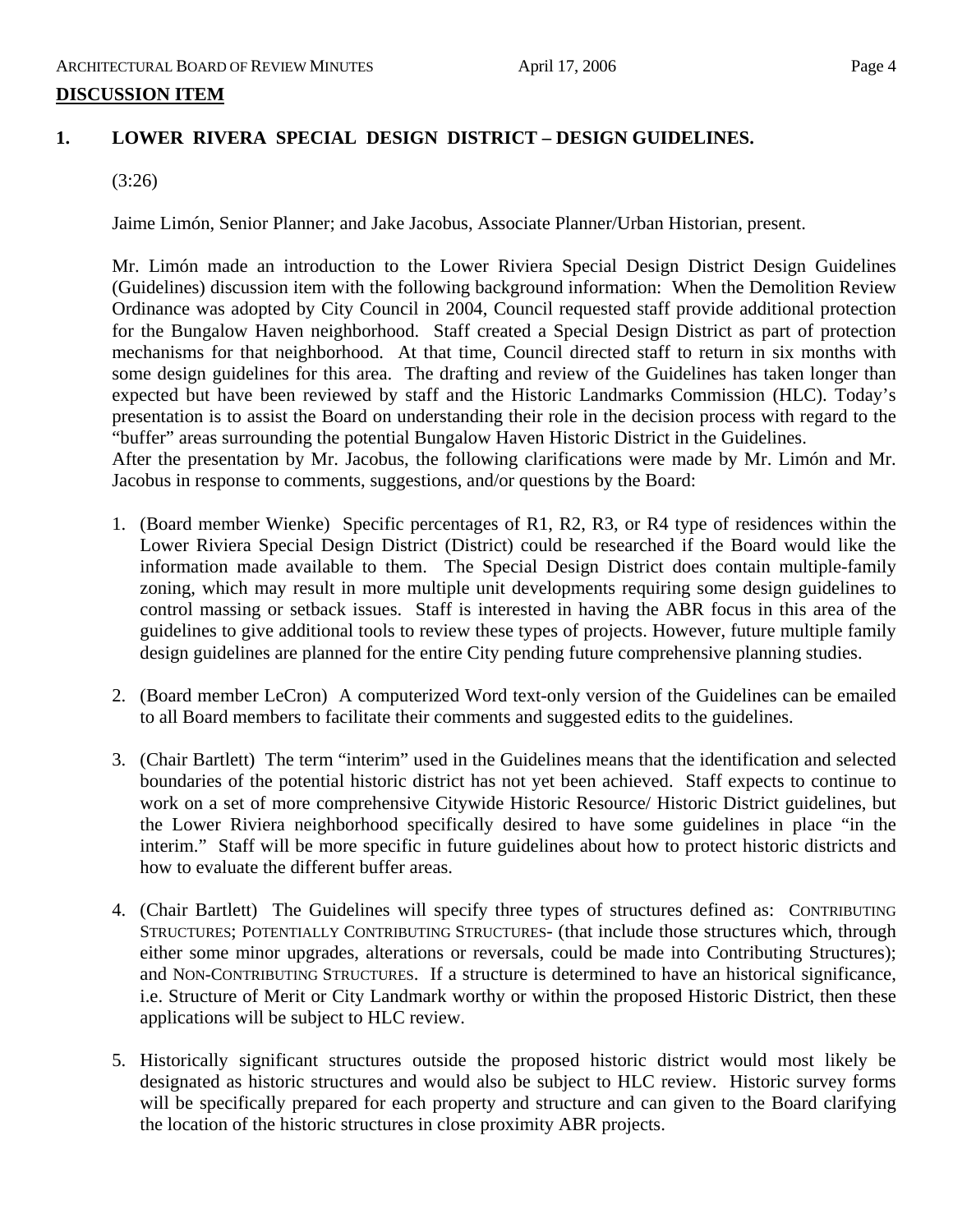- 6. (Chair Bartlett) These special design district guidelines are anticipated to be forwarded to City Council for adoption within approximately one to two month's time. The creation of the Bungalow haven Historic District will take longer since it involves some discussions with the neighborhood and the HLC.
- 7. (Board member Sherry) **COMPATIBILITY ISSUES** The design overlay area or buffer zone area which surrounds the actual historic district, is the main concern with regard to the Guidelines, and has been created specifically for preservation of the historic buildings and the compatibility of those buildings inside that design overlay area or buffer zone. Outside that area, some determination or leeway can be allowed by the Board regarding homes which could be made to fit into the protected streetscape which gives each neighborhood its quality and character, such as contemporary homes which reference historic elements in their shape, materials, etc., and yet still read as contemporary. Therefore, more flexibility will exist outside the historic district in terms of the type of features the Board may allow applicants to include in their design compared to those deemed acceptable with the designated district. The Special Design District has been created for preservation of the historic buildings at its core, and to ensure the compatibility of new development and buildings surrounding the neighborhood.
- 8. (Chair Bartlett) The focus for these Guidelines is for only one area of the Lower Riviera Survey Area, however, there are other areas which possess a potential for district designation. Future special design districts could also be created for other building clusters/neighborhoods outside the Bungalow Haven area and possibly near the Santa Barbara Mission area, which possess a lot of Spanish/Colonial revival homes and larger Victorian Craftsman homes.
- 9. (Board member Mosel) The "demolition review study area" requires the City to review all permit applications for applications involving buildings determined to be at least fifty years old. Mr. Jacobus, the City Historian, makes the initial determination on whether the application requires a Historic Structures Report or not. If he determines the residence can qualify as a Structure of Merit, or a City Landmark, he will then require a Structures Report as part of the project's proposal. Approximately 95% of the 16,000 homes located in the Demolition Review Survey Study Area are deemed not historically significant enough to require a Structures Report. The other 5% of these significant homes are what the City is attempting to "catch" or check to determine whether the City or applicant needs to do more research.

Mr. Limón concluded the presentation by assuring the Board that computerized Word text-only versions of the Guidelines will be emailed to all Board members for their comments and suggestions as soon as possible.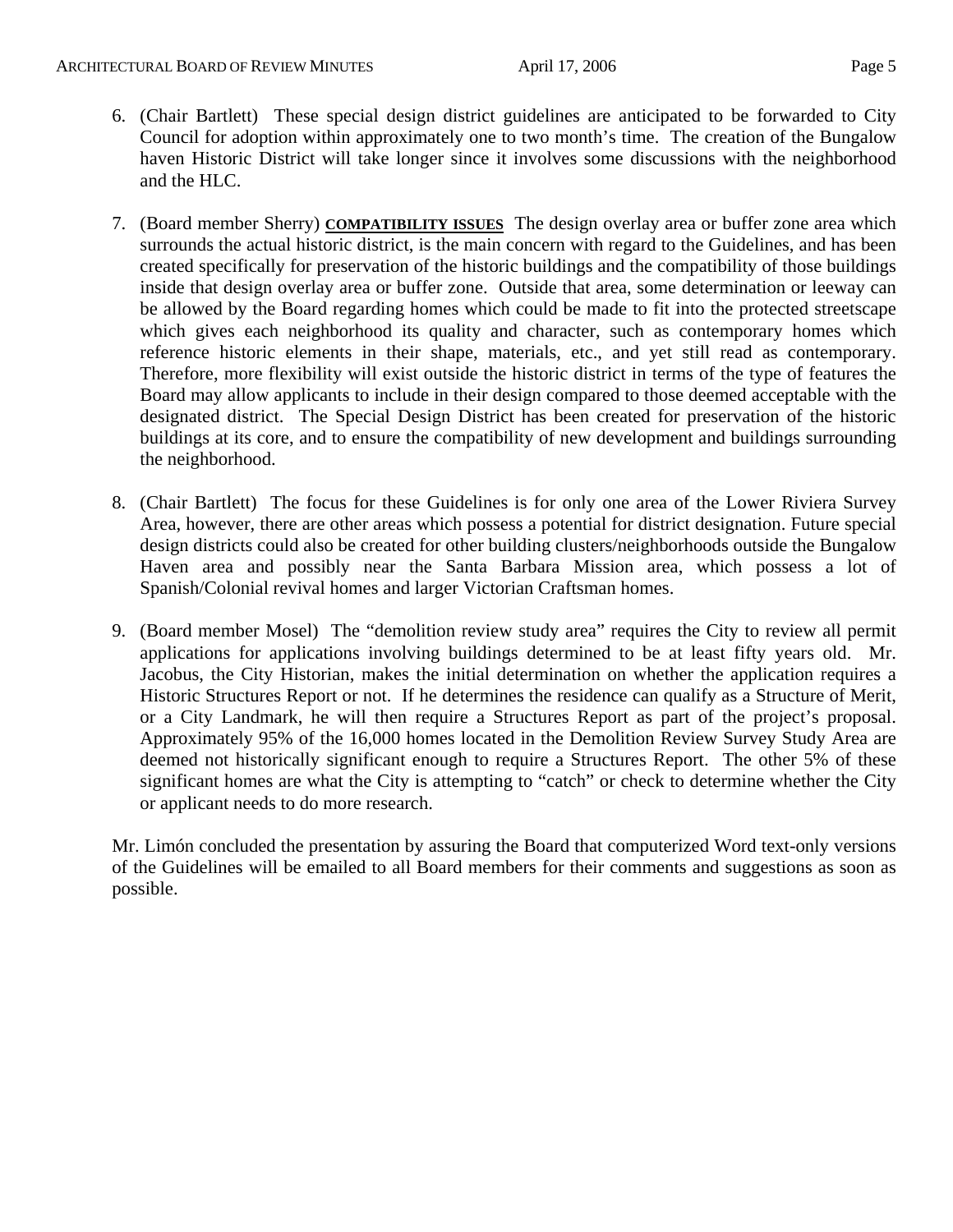### **CONCEPT REVIEW - CONTINUED ITEM**

### **2. 1340 CLIFTON ST** R-2 Zone

 Assessor's Parcel Number: 017-154-018 Application Number: MST2005-00500 Owner: Richard Golden

(This is a revised project. Proposal to construct a 2,253 square foot three-story single-family residence to include a 625 square foot two-car garage. The project is on the same 6,067 square foot lot as the existing 1,004 square foot two-story single-family residence with a first floor 440 square foot garage. A modification is required to allow less than 1,250 square feet of open yard space.)

### **(Second Concept Review.)**

### **(COMMENTS ONLY; PROJECT REQUIRES ENVIRONMENTAL ASSESSMENT, NEIGHBORHOOD PRESERVATION ORDINANCE FINDINGS AND STAFF HEARING OFFICER APPROVAL FOR A MODIFICATION.)**

(3:53)

Richard Golden, Owner; Ed St. George, friend & previous Property Owner; and Stacey Wilson, Assistant Transportation Planner, present.

Public comment opened at 4:17 p.m.

Ms. Sonja Ospina, neighbor, expressed concern regarding the overall large size of the proposed project, and that the height of the proposed building would "dwarf" other residences in the area.

Mrs. Ann Harkey, neighbor, expressed concern regarding the elevations of the current lot, significant changes in the existing foundation which is higher than originally approved by the ABR and the City's Building & Safety Department. She also hand-delivered written comments from her husband Ron Harkey addressed to City staff, regarding the modifications of the setback requirements, traffic, and parking design. She also appreciated the changes made by the applicant regarding the eliminated decking.

Mr. Rudolph Mangue, neighbor, expressed concern regarding height of the elevations, and the square footage of the proposed project.

Ms. Maria Zate, neighbor, expressed concern regarding the height of the elevations, the fencing between properties, driveway, and parking issues of the proposed project.

Mr. Ray George, adjacent neighbor, expressed concern regarding the proposed project's possible negative impact on his privacy and public view.

Public comment closed at 4:33 p.m.

Motion: Continued indefinitely to Full Board with the following comments: 1) The Board is concerned again with the accuracy of the presented documentation, especially the previously requested topographic map which should return with both vertical and horizontal accuracy and drawn to scale showing the relative heights of the proposed project and adjacent structures so that the Board can understand the relative roof and finished floor heights of the immediately adjacent properties. 2) Return with the as-built survey actually prepared by the surveyor. 3) The proposed yard configuration creates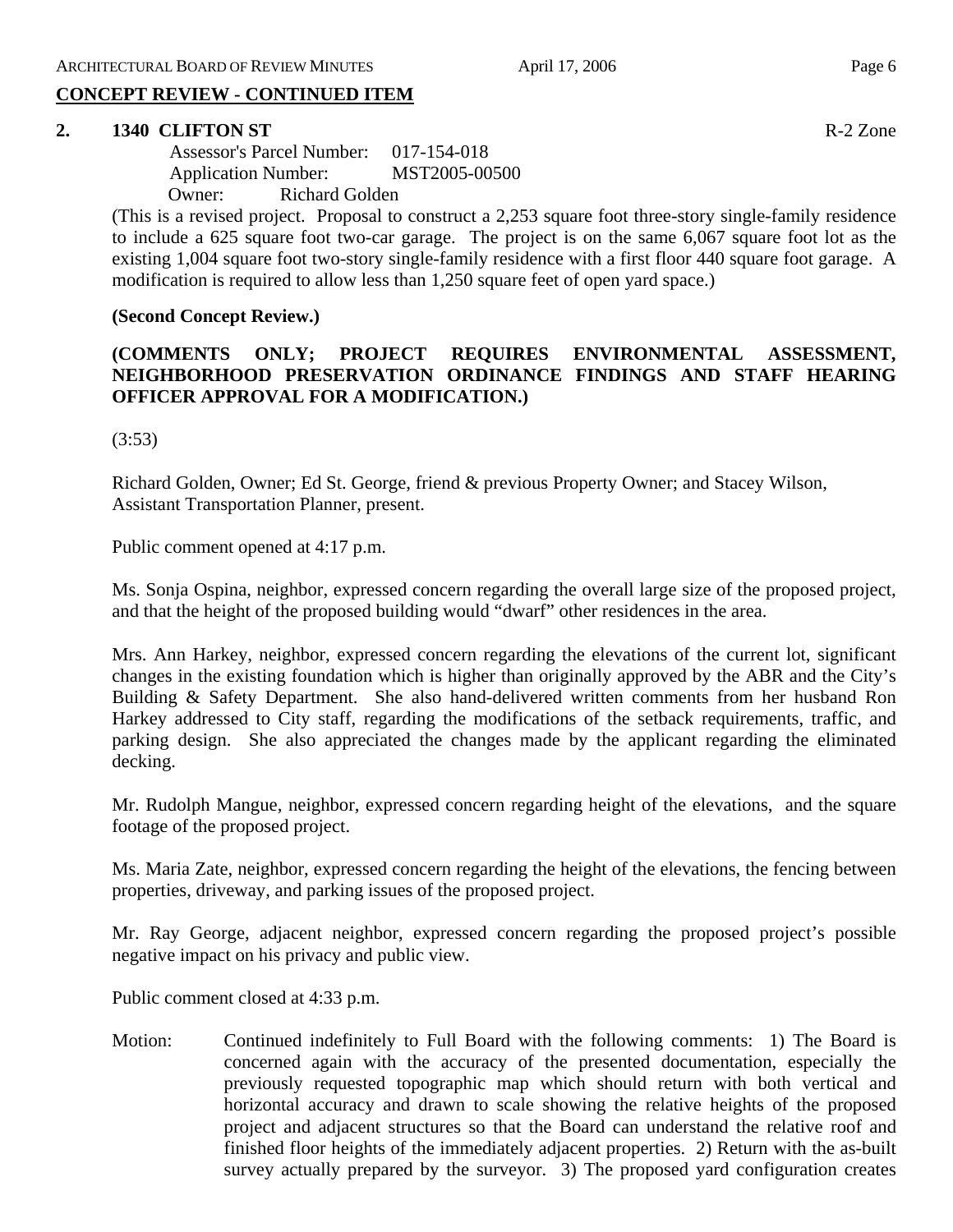awkward circulation, hidden entries to each residence, and requires pedestrian to access the houses from the lower driveway. 4) At this time, the Board cannot support the proposed modification for the open yard space under the current configuration. 5) The applicant shall return with accurate tabulations of the amount of open yard created with the proposal so that a decision can be made regarding the modification. 6) A modification could be considered if the proposed residence were substantially smaller, especially in the upper-most floor level, to diminish the apparent size of the structure and the "looming" quality of the roof form of the upper level attic space. 7) Study reducing the artificially raised grade, especially along the south and on the frontage of Salinas Street where the grade has been raised higher than its natural condition. 8) Study ways to lower the existing floor structure, especially over the proposed storage space toward Salinas Street. 9) Reduce the plate heights as perceived from the west side and Salinas Street. 10) Eliminate the north and south pop-out conditions on the exterior elevations which intrude into the open space and loom over the adjacent neighbors. 11) The porch element addressing Salinas Street could be a charming element if done in an historic fashion similar to the sample photos presented, with the porch element sized at full width and lower than its current condition. 12) The roof pitch is exceedingly steep which adds to the mass, bulk, and scale of the structure; therefore, the Board requests the applicant erect minimal story poles to depict the proposed ridge and plate heights, and return with photo documentation. 13) The garage door should be pulled back more internally to the existing structure to provide adequate vehicular circulation space. 14) Study the option of creating internal circulation from the garage into the residential unit above to minimize the amount of sidewalk. 15) Include all accurate and complete project statistics.

Action: LeCron/Sherry, 8/0/0.

### **CONCEPT REVIEW - CONTINUED ITEM**

### **3. 1321 GILLESPIE ST** R-2 Zone

 Assessor's Parcel Number: 039-083-004 Application Number: MST2006-00022 Owner: Araceli Esparza Architect: Jose Esparza

(Proposal to construct a new 1,945 square foot two-story addition and attached 517 square foot garage and workshop to an existing 1,359 square foot, one-story single-family residence. The existing detached 400 square foot garage will be demolished. The proposal also includes a 378 square foot second-story deck and a 35 square foot front porch on the 6,250 square foot lot. Proposed grading is 58 cubic yards. A modification is required for the encroachment of the proposed front porch into the interior yard setback.)

### **(Third Concept Review.)**

### **(COMMENTS ONLY; NEIGHBORHOOD PRESERVATION ORDINANCE FINDINGS AND STAFF HEARING OFFICER APPROVAL FOR A MODIFICATION.)**

(5:23)

Araceli Esparza, Owner; and Jose Esparza, Architect, present.

Motion: Continued indefinitely with the following comments: 1) Restudy the front porch to eliminate the need for a modification. If the applicant eliminates the need for the modification, the project is ready for Preliminary Approval and can be continued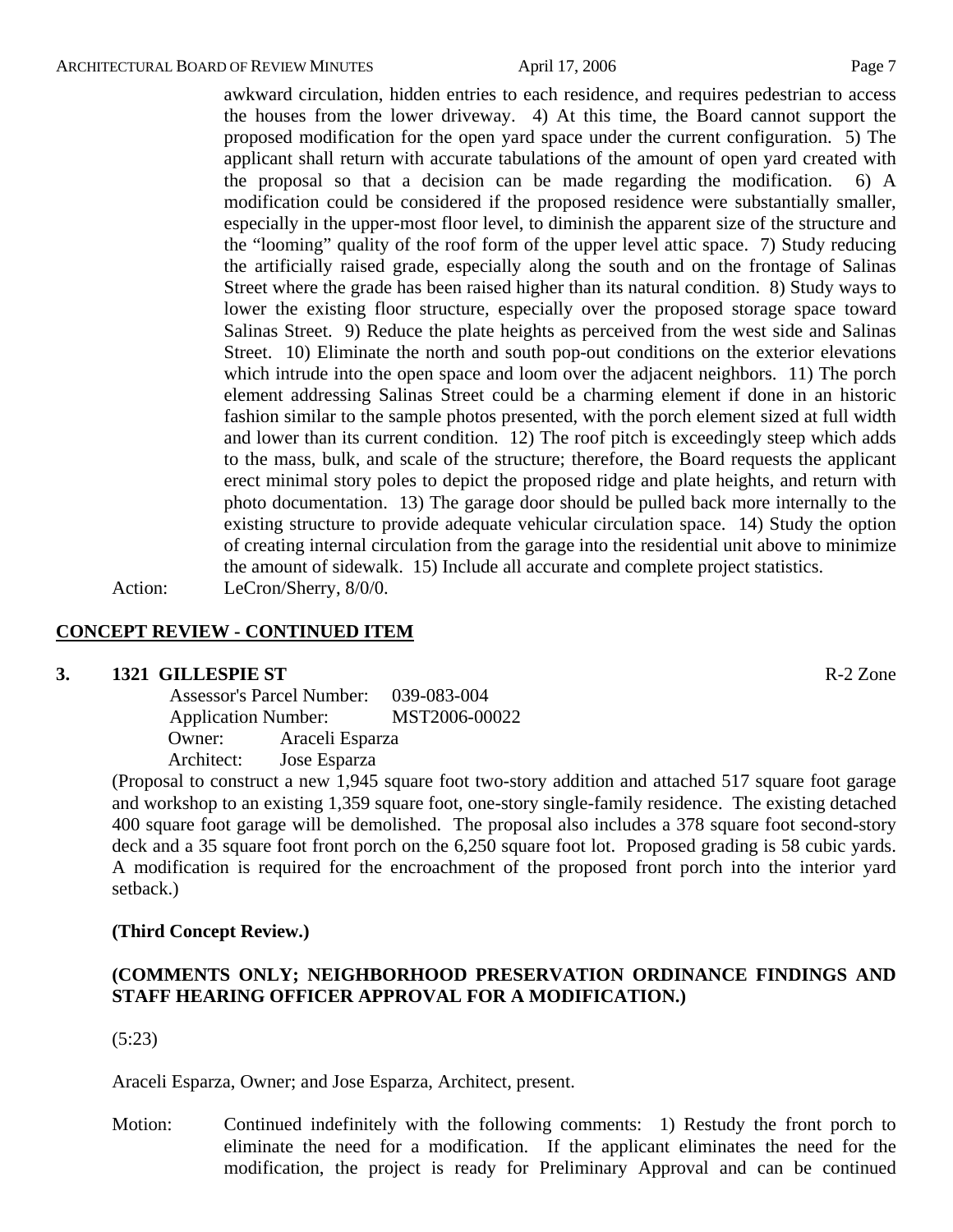indefinitely to the Consent Calendar. 2) If a modification is requested by the applicant, then the project is referred back to Full Board. 3) Reconsider the bay windows at the front elevation to be more architecturally cohesive. 4) Study elimination of the stone cap on the upper balconies, and consider siding material instead of stucco for those balconies or possibly use a wood balustrade railing as on the first-floor elevations. 5) Study continuation of the stone veneer on the south elevation chimney to the grade. 6) Add fences and/or gates at the side yard conditions at the terminus of the stone wainscot which is set at least 24 inches back from the front corner. 7) The garage door on the west elevation should be a high quality carriage style door, with the Board's suggestion of using top glazing on the upper portion of the door. 8) If a fireplace is considered for the front room, documentation shall be provided by the applicant for the flue solution so that the flue is completely concealed or relocated to be combine with the other fireplace chimney. 9) The windows in the plaster elements shall be provided with heavier and larger sill conditions.

Action: LeCron/Mosel, 8/0/0.

### **CONCEPT REVIEW - CONTINUED ITEM**

### **4. 3953 LA COLINA RD** E-3/SD-2 Zone

 Assessor's Parcel Number: 057-222-002 Application Number: MST2006-00126 Owner: Jorge Ruiz Garcia Architect: Jose Esparza

(Proposal to add a 630 square foot second-story addition, a 447 square foot first-floor addition, and an attached 400 square foot two-car garage to the existing 1,684 square foot, one-story, single-family residence. The existing storage/laundry area and two-car carport will be demolished. The second-story addition includes decks on the front and rear of the house. The project is located on a 7,021 square foot lot.)

### **(PROJECT REQUIRES NEIGHBORHOOD PRESERVATION ORDINANCE FINDINGS.)**

(5:51)

Jose Esparza, Architect, present.

Motion: Continued three weeks to Full Board with the following comments: 1) Restudy the front north elevation to revise the roof form over the one-story garage so that it obscures a larger portion of the second-story addition beyond, and integrates with the upper level deck above the garage. 2) Restudy the rear deck so that it appears more integral with the architecture and the adjacent trellis element; possibly stepping the deck lower than the finished floor so that they are in alignment and reduce the size of the deck. 3) Study the amount of the proposed overhangs to comply with the side yard setbacks. 4) Restudy the relationship of the second-story addition, and northern deck as it relates to the entry below, and single-story portion of the house to better integrate them together.

Action: Manson-Hing/Mudge,  $8/0/0$ .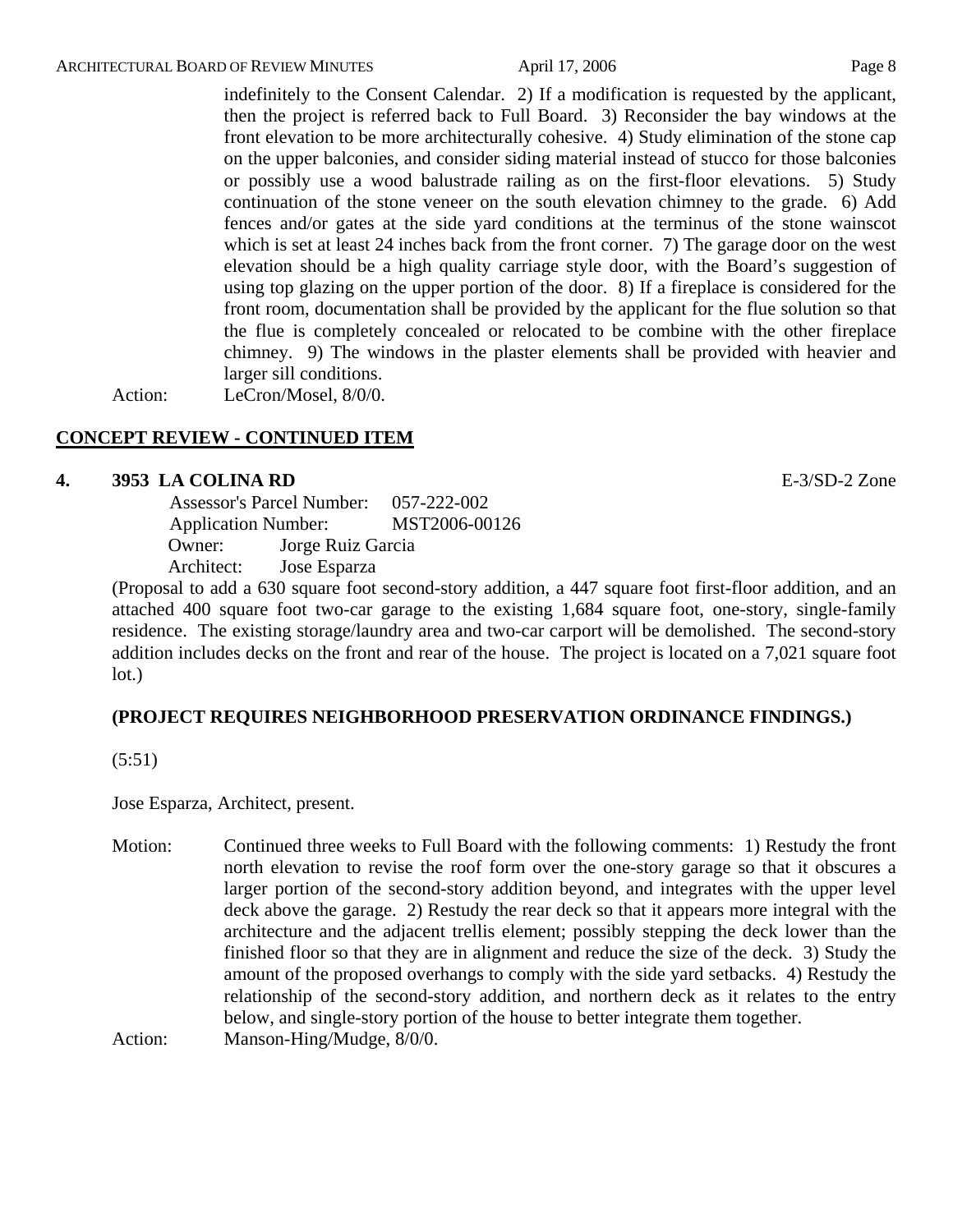### **CONCEPT REVIEW - CONTINUED ITEM**

### **5. 1466 LA CIMA RD** R-1 Zone

 Assessor's Parcel Number: 041-022-031 Application Number: MST2006-00145 Owner: John H. & Kathy S. Cook Architect: Don Swann

(Proposal to abate violations listed in ENF2005-01169. Proposal to permit the as-built demolition of a 360 square foot deck and to permit an as-built, 838 square foot deck with 401 square feet of partially enclosed storage below on a 12,315 square foot lot located in the Hillside Design District. The proposal includes a total of 165 cubic yards of grading consisting of 53 cubic yards of cut and 112 cubic yards of fill.)

### **(Second Concept Review.)**

### **(PROJECT REQUIRES NEIGHBORHOOD PRESERVATION ORDINANCE FINDINGS.)**

(6:14)

Don Swann, Architect; John Cook, Owner, and Tony Fisher, Agent for the applicant, present.

Public comment opened at 6:23 p.m.

Mr. Steve Americana, Agent for adjacent neighbors Mr. & Mrs. Scot McCosker, expressed the concern of his clients regarding the project's new deck addition built to replace the previously existing unpermitted deck which has also been built without a permit, and which is dramatically more extensive in size, bulk, and scale than other residences in the neighborhood.

Public comment closed at 6:32 p.m.

Motion: To Deny approval of the as-built condition of the proposed project without prejudice. It is understood that the applicant may return with a new application for a revised proposal that adheres to the guidelines and City standards. The existing deck was constructed without permits and without prior design review or approval. Action: LeCron/Wienke, 8/0/0.

### **\*\*\*\*\*\*\*\*\*\*\*\*\*\*\*\*\* THE BOARD RECESSED FROM 6:46 P.M. UNTIL 7:14 P.M. \*\*\*\*\*\*\*\*\*\*\*\*\*\*\***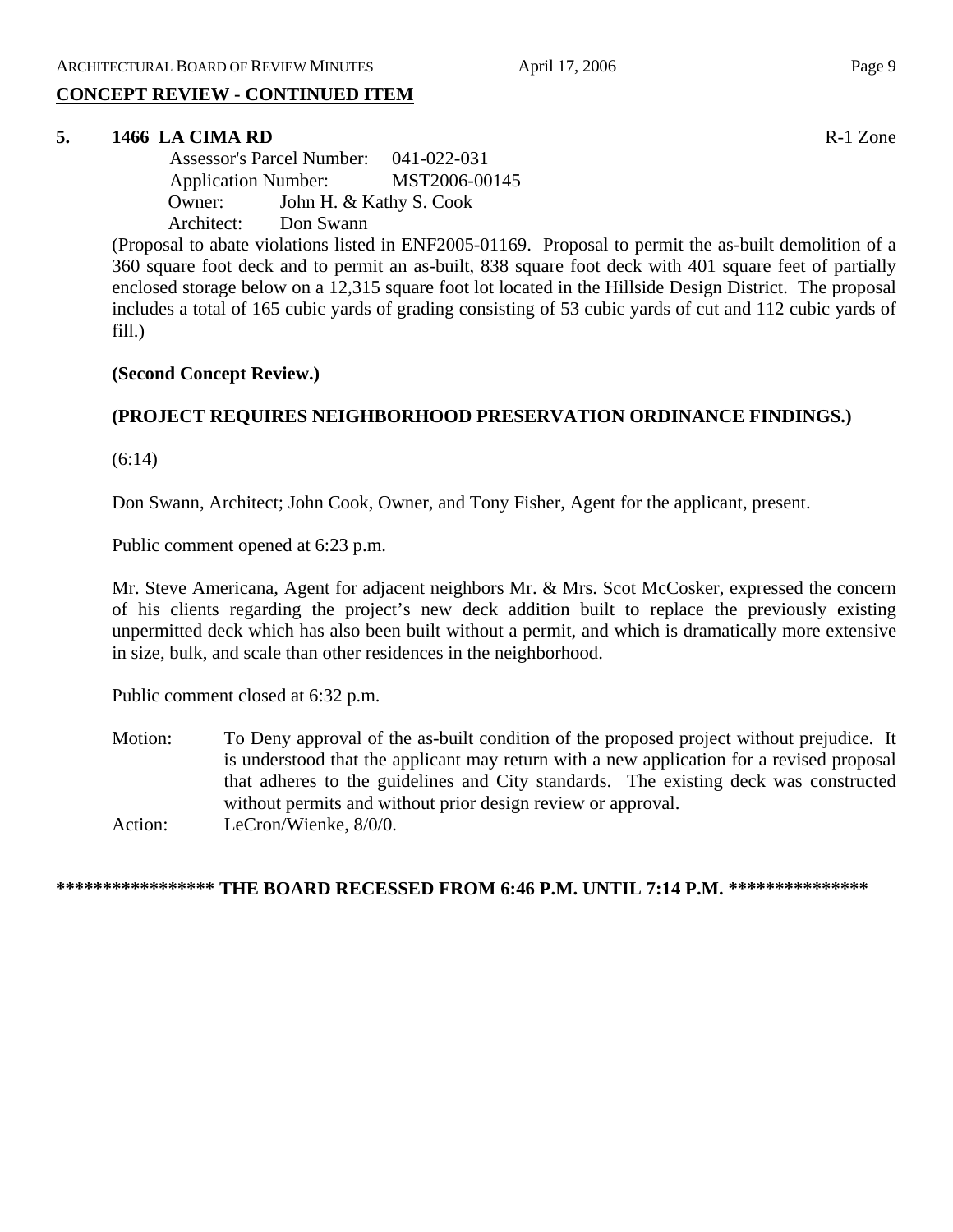# **CONCEPT REVIEW - CONTINUED ITEM**

## **6. 709 E HALEY ST** C-2 Zone

 Assessor's Parcel Number: 031-232-017 Application Number: MST2005-00572 Owner: Corina A. Figueroa Architect: Pacific Architects

(Proposal to construct a 1,967 square foot, two-story commercial building which includes an attached 823 square foot, three-car garage on the ground floor on a 5,000 square foot lot. There are two additional uncovered parking spaces proposed. The lot is currently developed with an existing 522 square foot, one-story residence to remain unaltered. Project requires Development Plan Approval by the Architectural Board of Review for commercial construction between 1,000 to 3,000 square feet.)

### **(Second Concept Review.)**

### **(COMMENTS ONLY, PROJECT REQUIRES ENVIRONMENTAL ASSESSMENT AND DEVELOPMENT PLAN APPROVAL.)**

(7:15)

Bill Wolf from Pacific Architects, present.

Motion: Continued indefinitely to the Consent Calendar with the comment that, once the Environmental Assessment is complete, the project is ready for Preliminary Approval with Development Plan Approval findings to be made at the Consent Calendar. Action: Mudge/Manson-Hing,  $8/0/0$ .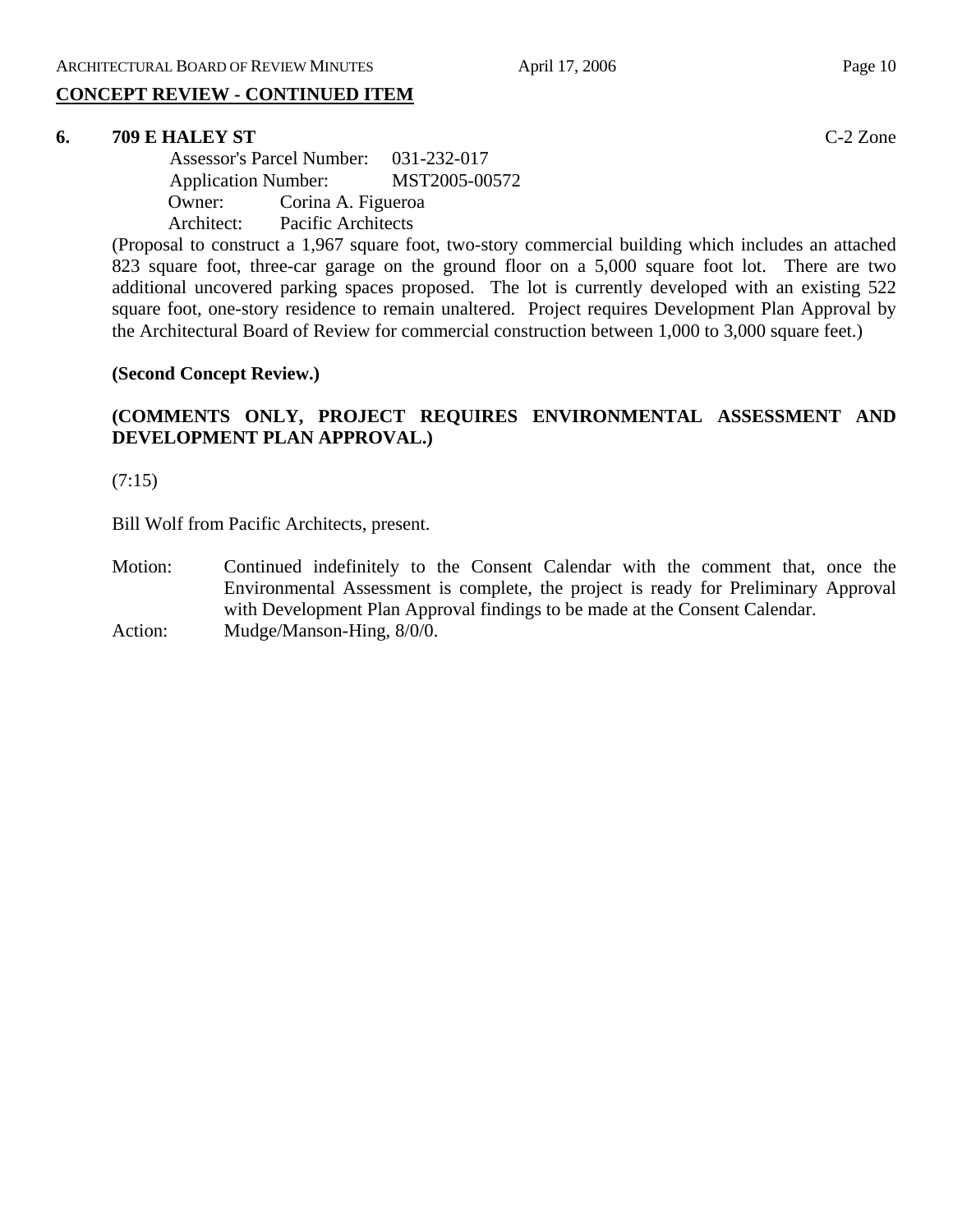### **FINAL REVIEW**

### **7. 422 SANTA FE PL** E-1 Zone

|                            | Assessor's Parcel Number: 035-191-001 |                                |
|----------------------------|---------------------------------------|--------------------------------|
| <b>Application Number:</b> |                                       | MST2003-00620                  |
| Owner:                     | King Heirs, LLC                       |                                |
| Owner:                     |                                       | The Mesa at Santa Barbara, LLC |
| Agent:                     | <b>L&amp;P</b> Consultants            |                                |
| Architect:                 | <b>Zehren and Associates</b>          |                                |
|                            |                                       |                                |

(The project site is 7.66 acres in size located in the Alta Mesa Neighborhood of the City. The project includes two components: the "Single Family Project" (MST2003-00227) and the "Duplex Project". The Duplex Project would merge and re-subdivide eleven 1.93 acres into one lot for condominium purposes for the development of fourteen (14) townhouse condominiums. Of the 1.93 acre site, 0.40 acres would be dedicated as open space. The fourteen duplex units would be located on the lower portion of the site along a proposed private road, which intersects Santa Fe Place. This condominium project would require a rezone of the property from E-1, Single Family Residential, to R-2, Two Family Residential. Seven of the fourteen units would be market rate units and approximately 1,375 to 2,200 square feet in size and seven would be affordable units per City and State Bonus Density requirements and 1,050 square feet in size. Each unit would include a two-car garage; nine guest parking spaces are also proposed. The following discretionary applications are required: a Zone Change from E-1, Single Family Residence, to R-2, Two Family Residence; a Waiver of Public Street Frontage for a private driveway serving fourteen; a Modification of Street Frontage Requirement for the lot to provide none of the 60 feet of public street frontage requirement; Modification of Lot Area for bonus density to allow six (6) over-density units on a lot in the R-2 Zone; Neighborhood Preservation Ordinance Compliance to allow grading in excess of 500 cubic yards outside of the main building footprints within the Hillside Design District; and a Vesting Tentative Subdivision Map to merge and re-subdivide 1.93 acres into one lot for condominium purposes.)

### **(PROJECT REQUIRES COMPLIANCE WITH PLANNING COMMISSION RESOLUTION NO. 053-04A AND 053-04B.)**

### (7:35)

David Lane, Architect; Louis Robinson, Architect; and Mark Lloyd, L&P Consultants, Agent; present.

Motion: **ARCHITECTURE**: Final Approval of the architecture as submitted with the following conditions: (Prior comments from 07/18/05, #3 and #5 carried forward\*) 1) The Board looks forward to the introduction of more canopy trees between the buildings.\* 2) Study the rear yard concepts to create stronger connections to the yards with patios or gateways.\* 3) All buildings shall have stone wainscot at the lower garage level with varied stone patterns from random to the aschler pattern. **GRADING**: Continued indefinitely to the Consent Calendar with the following comments: (Prior comments from 02/06/06, #1-3 carried forward\*) 1) The crib wall as shown on the south side of the project, is not included in this approval and will return with the landscape plan.\* 2) The proposed rear yard retaining wall behind units 12 and 13 are to be reduced. Unit 12 has a nine foot wall height and Unit 13 has an eight foot wall height. Both walls are to be lowered to 6-7 feet in height.\* 3) The applicant is to show all finished materials on subsequent submittals.\* 4) Restudy the entry stairway to be adjacent to the building and provide an additional landscape buffer. 5) Reconfigure the walls adjacent to the parking turn-around area. 6) Consider a wrought iron railing instead of a stone rail.

Action: LeCron/Wienke, 7/0/0 (Romano stepped down).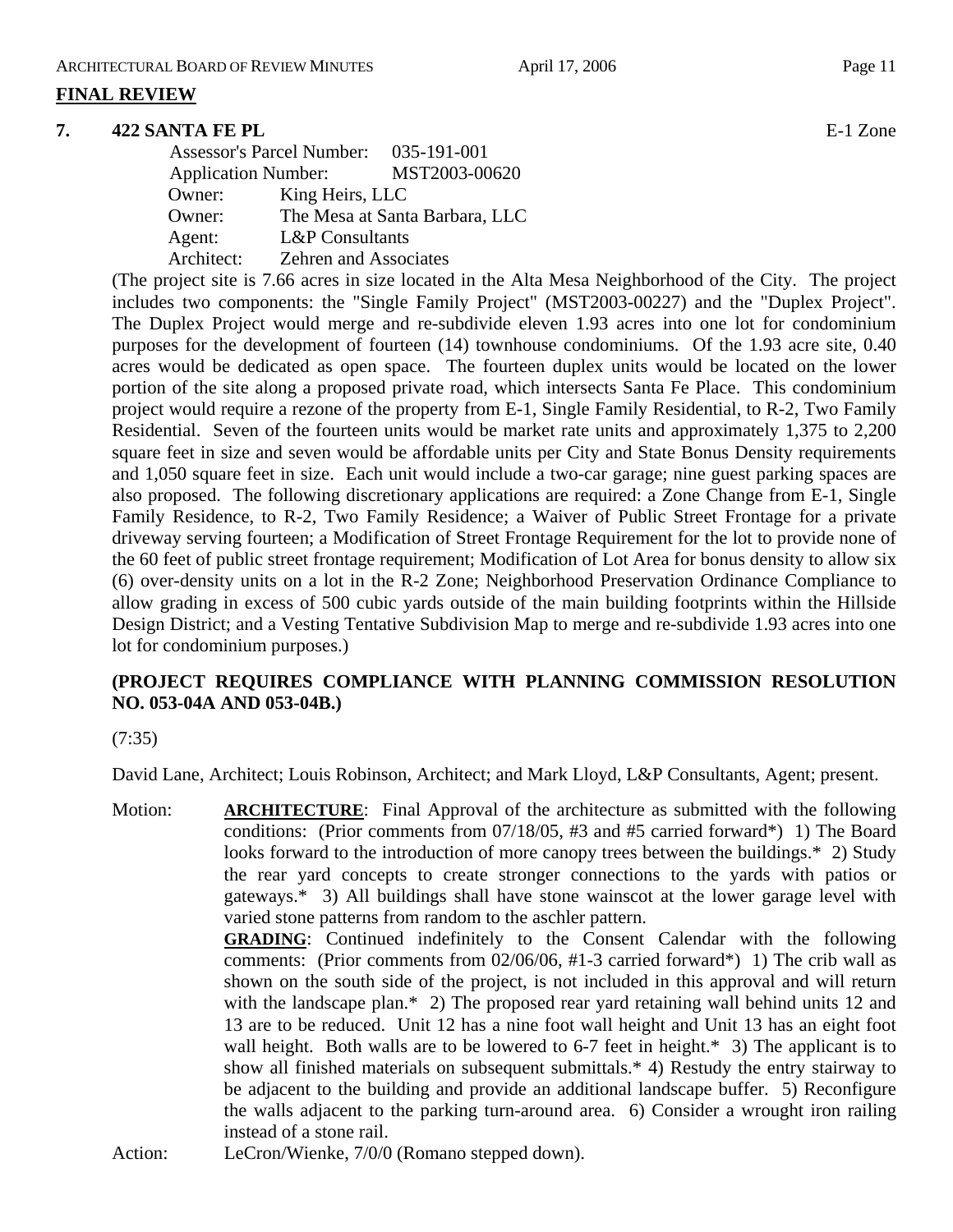### **CONSENT CALENDAR**

### **REVIEW AFTER FINAL**

### **A. 2430 SANTA BARBARA ST** E-1 Zone

Assessor's Parcel Number: 025-082-009 Application Number: MST2004-00705 Owner: Pfau Revocable Trust 3/2/1/03 Applicant: Bernard Austin Architect: Harrison Design Associates

(Proposal to construct a 276 square foot addition, and two patio covers totaling 588 square feet at the front and rear of an existing 2,497 square foot residence on a .45 acre lot located within the Mission Area Special Design District. The proposal includes terraces and associated retaining walls.)

**(Review After Final for redesign of laundry and powder room at rear of house adding 27 square feet, eliminate covered porch at rear of house, removal of bay window and replace with French doors and relocation of windows in bedroom and den facing the side and rear yards.)** 

Final Approval as submitted of the Review After Final.

### **FINAL REVIEW**

### **B. 2930 LOMITA RD** E-3/SD-2 Zone

Assessor's Parcel Number: 051-201-029 Application Number: MST2004-00826 Owner: Elizabeth McClure Architect: Gretchen Zee

(Proposal to demolish 228 square feet of accessory buildings and construct a new 500 square foot detached accessory building above an existing detached 326 square foot garage. There is an existing 1,897 square foot single-family residence on a 7,220 square foot lot.)

### **(Final Approval is requested.)**

Final Approval as submitted.

### **NEW ITEM**

### **C. 1117 HARBOR HILLS DR** E-1 Zone

Assessor's Parcel Number: 035-314-019 Application Number: MST2006-00178 Owner: Akila Krish Contractor: Joe Copley

(Proposal to repair and stabilize an existing retaining wall including the addition of eight support buttress beams and 91' of horizontal concrete load beam approximately 2' above grade for an existing single-family residence on 17,639 square foot lot in The Hillside Design District.)

### **(COMMENTS ONLY; PROJECT REQUIRES ENVIRONMENTAL ASSESSMENT AND NEIGHBORHOOD PRESERVATION ORDINANCE FINDINGS.)**

Final Approval as noted on the plans with the finding that the Neighborhood Preservation Ordinance criteria have been met as stated in Subsection 22.68.060 of the City of Santa Barbara Municipal Code.